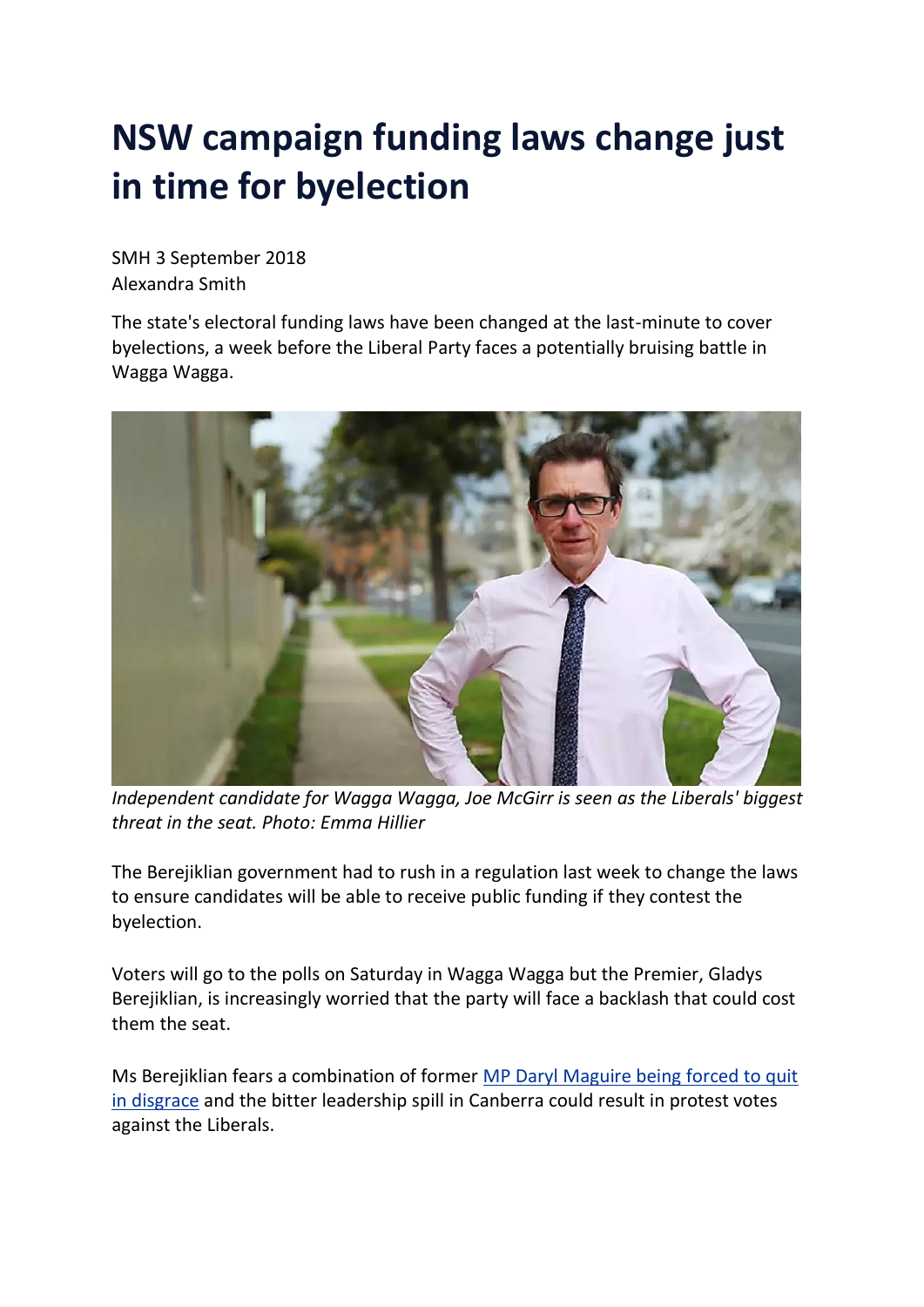She has been visiting the seat at least weekly since the byelection was called last month and there is a roster for government MPs who are expected to turn up and campaign for the Liberals.

The government has also made a string of announcements, totalling at least \$100 million, including a \$50 million redevelopment of Tumut hospital and \$10 million for the Riverina Conservatorium of Music.

A high-profile independent candidate, local doctor Joe McGirr, is seen as a major threat to the Liberals and several sources have said that local Nationals are campaigning for Dr McGirr.

"The Nats have very different party rules to the Libs and so there is no doubt that some of McGirr's supporters on the ground would be National Party members," one senior government source said.

The Liberals candidate, Julia Ham, was pre-selected after a bitter Coalition dispute over whether the Nationals should have been allowed to contest the seat.

It is understood that Ms Berejiklian and the NSW Nationals leader and deputy premier, John Barilaro, have agreed that if the Liberals lose Wagga Wagga, the Nationals will run in the general election in March.

A senior Liberal source said they would not win Wagga Wagga on the primary vote and would rely on preferences.

In an odd twist, the Liberals are hoping Labor poll well and finish second, which would get them over the line.

"We are hoping Luke Foley can to do something unusual and finish second, not third in a country seat," the source said.

"This is not about Julia Ham or McGirr. This is about whether the loose confederation of warring tribes in Canberra will do any damage to the NSW Liberal brand."

Dr McGirr said Wagga Wagga residents were "cynical" about the Liberals and had labelled the government's cash splash a "buy-election".

"I think there are a lot of people who are very annoyed with the Liberals and also annoyed that Nats were not allowed to run," Dr McGirr said.